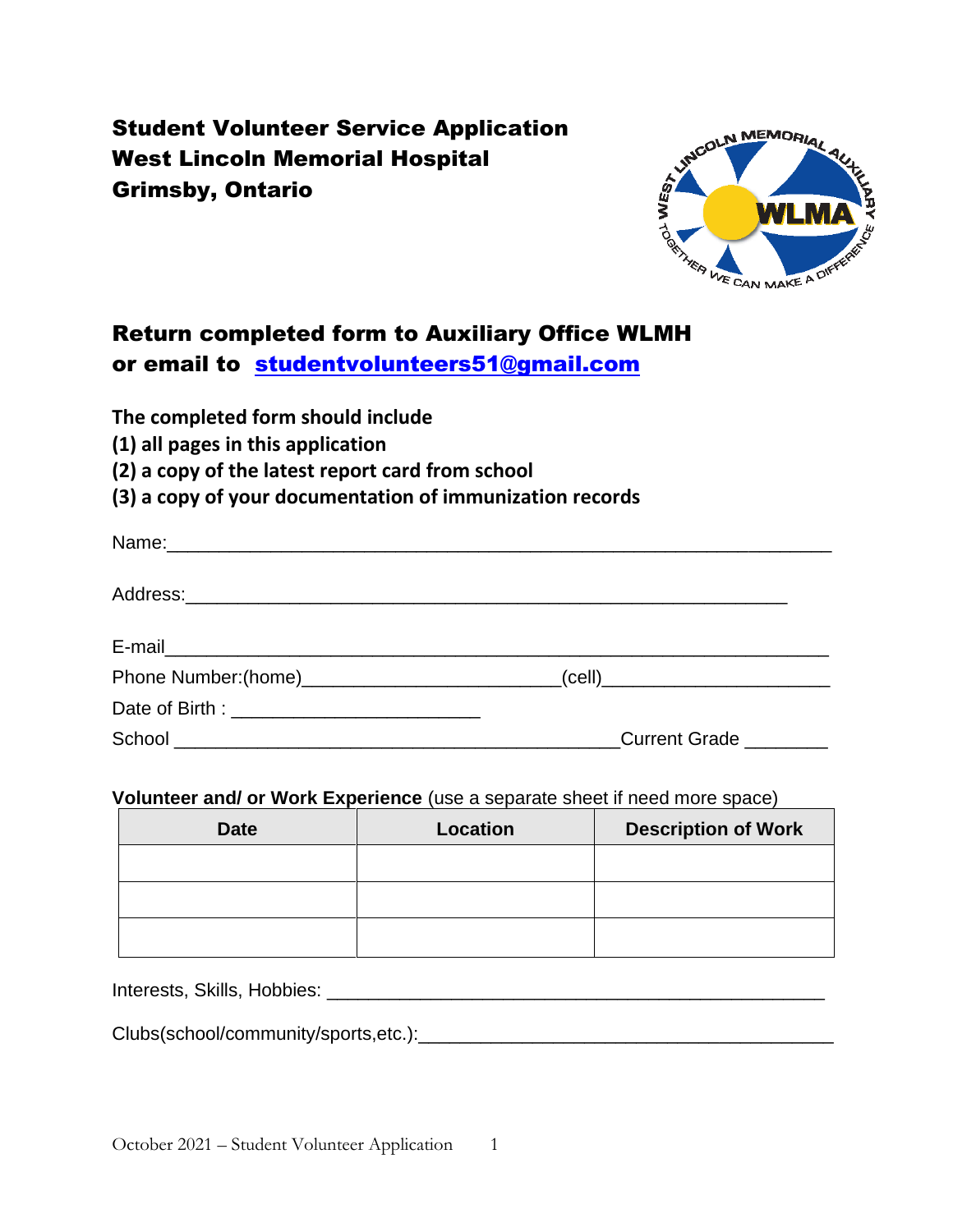| Type of volunteer work preferred | Coffee Shop        | <b>B</b> Ward             | C Ward |
|----------------------------------|--------------------|---------------------------|--------|
| Circle your choices              | <b>Front Lobby</b> | <b>Fundraising Events</b> |        |

#### **Emergency Contacts -2**

| <b>Name</b> | <b>Phone Number</b> | <b>Relationship</b> |  |
|-------------|---------------------|---------------------|--|
|             |                     |                     |  |
|             |                     |                     |  |
|             |                     |                     |  |

#### **References** (2 Required – not family members)

| Address: _________________________             |                                                                                     |  |
|------------------------------------------------|-------------------------------------------------------------------------------------|--|
| Phone Number: ___________________              |                                                                                     |  |
|                                                |                                                                                     |  |
| Relationship to applicant: <u>_______</u> ____ | Relationship to applicant:                                                          |  |
|                                                | Contact by phone ____ or email ___________ Contact by phone ______ or email _______ |  |

### **Immunization Record - Auxiliary Staff**

The hospital must have **documented proof of immunization** for all persons carrying

on activities in the hospital. Please complete the following:

| Name:                                                                  |               |
|------------------------------------------------------------------------|---------------|
| <b>Immunization History</b>                                            | Date Received |
| Tetanus/Diphtheria                                                     |               |
| Measles/Mumps/Rubella<br>(only applies to individuals born after 1956) |               |
| October 2021 – Student Volunteer Application                           | 2             |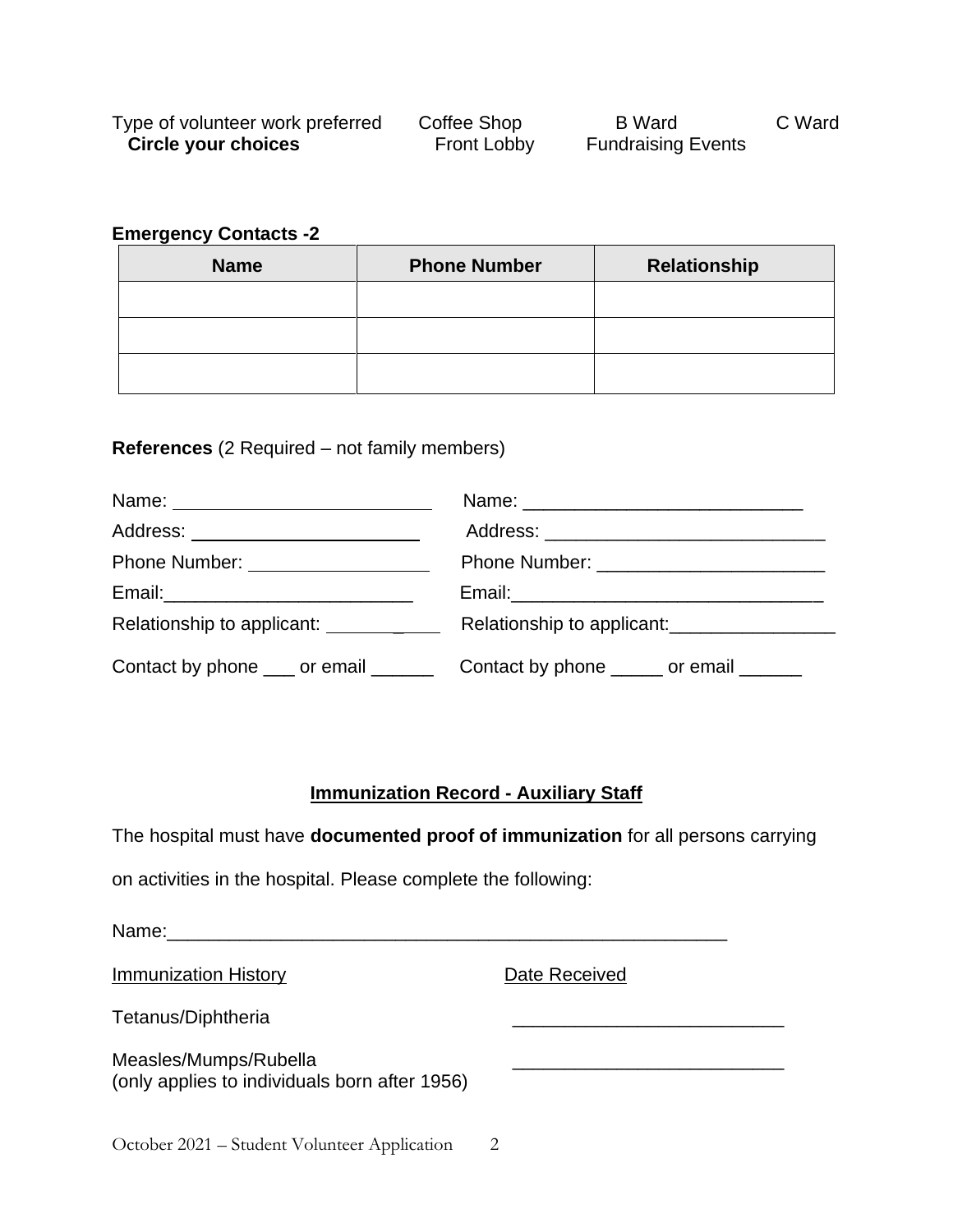| <b>Date</b>                                   | <b>Signature</b>    |                                                                                                                                                                                                                                                                                                                                                                                      |
|-----------------------------------------------|---------------------|--------------------------------------------------------------------------------------------------------------------------------------------------------------------------------------------------------------------------------------------------------------------------------------------------------------------------------------------------------------------------------------|
| Influenza (Flu Shot)                          | $Yes$ $No$ $\qquad$ |                                                                                                                                                                                                                                                                                                                                                                                      |
| The following is not mandatory but advisable: |                     |                                                                                                                                                                                                                                                                                                                                                                                      |
|                                               |                     |                                                                                                                                                                                                                                                                                                                                                                                      |
| Have you had Chickenpox? Yes No               |                     | Unknown________                                                                                                                                                                                                                                                                                                                                                                      |
| COVID-19 Vaccination - Dose 2                 |                     |                                                                                                                                                                                                                                                                                                                                                                                      |
| COVID-19 Vaccination - Dose 1                 |                     | $\overline{y}$ $\overline{y}$ $\overline{y}$ $\overline{y}$ $\overline{y}$ $\overline{y}$ $\overline{y}$ $\overline{y}$ $\overline{y}$ $\overline{y}$ $\overline{y}$ $\overline{y}$ $\overline{y}$ $\overline{y}$ $\overline{y}$ $\overline{y}$ $\overline{y}$ $\overline{y}$ $\overline{y}$ $\overline{y}$ $\overline{y}$ $\overline{y}$ $\overline{y}$ $\overline{y}$ $\overline{$ |
|                                               |                     |                                                                                                                                                                                                                                                                                                                                                                                      |

### Parent and Student Commitment Form

This is a responsible position that requires

- a time commitment of at least 40 hours over the next year.

- 1 or 2 hours/week of volunteer time. School Community Hour Time Sheets require the Student Volunteer Coordinator's signature.

- parents/guardians to commit to their youth arriving for their scheduled times and acting according to the hospital policies.

We hope that you understand the need for a joint commitment of the student, parent/guardian and volunteer program in order to make this a successful experience for everyone involved.

PARENT/GUARDIAN I understand my commitment

Date and the set of  $\overline{a}$ 

#### STUDENT I understand my commitment

Date and the set of  $\overline{D}$ 

October 2021 – Student Volunteer Application 3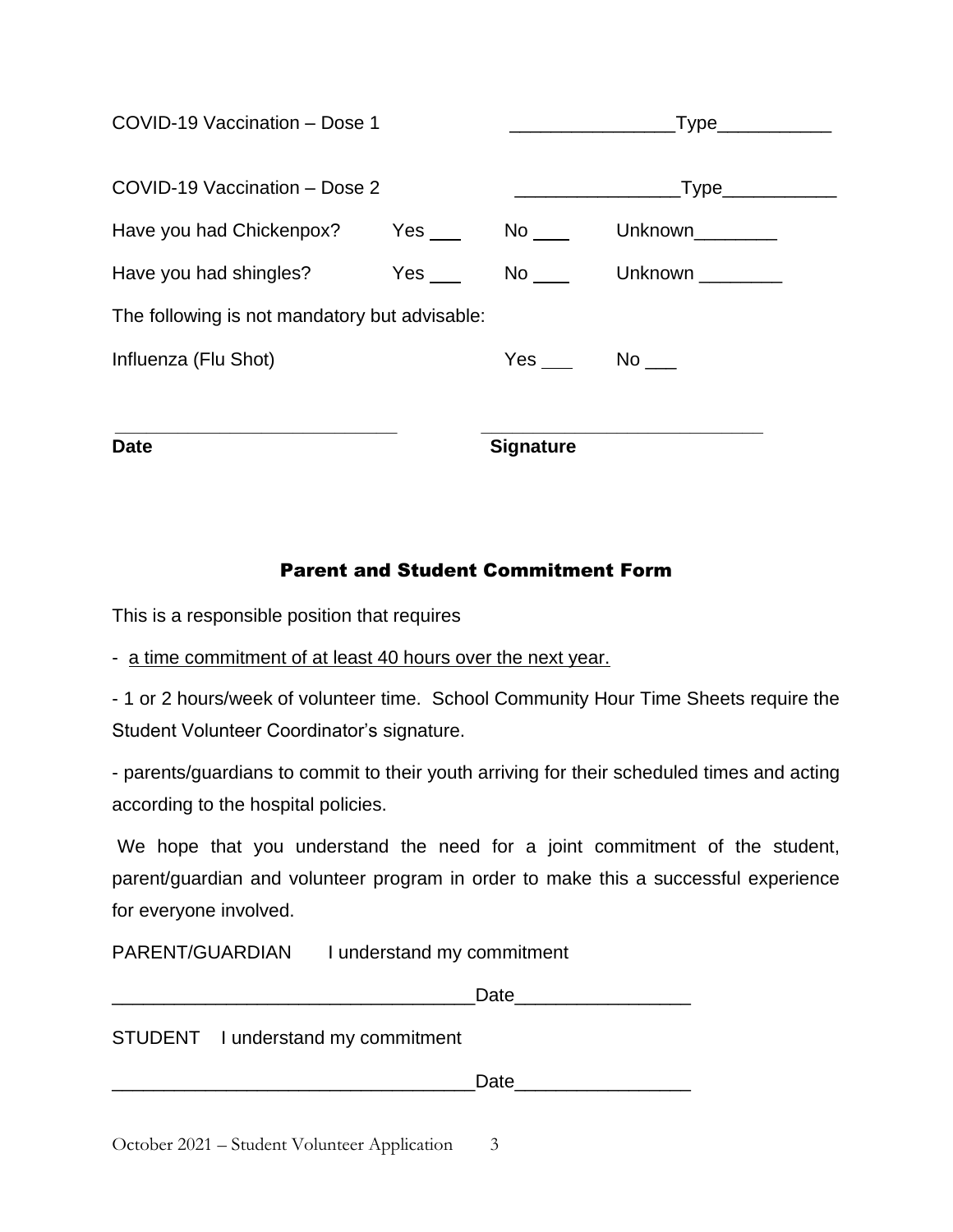### Parental Consent Form

I am the Parent/ Guardian of who has made application to become a student volunteer at West Lincoln Memorial Hospital, Grimsby. I hereby give my consent and understand that this undertaking requires a high standard of reliability, which can only be achieved by my child if he/she has the complete co-operation of the parent/ guardian. It is my understanding that West Lincoln Memorial Hospital's Liability Insurance covers volunteer workers from personal liability. Volunteers are not covered by workplace insurance through WSIB.

Parent/ Guardian Signature \_\_\_\_\_\_\_\_\_\_\_\_\_\_\_\_\_\_\_\_\_\_\_\_\_\_\_\_\_\_\_\_\_\_\_\_\_\_

Signature of Applicant \_\_\_\_\_\_\_\_\_\_\_\_\_\_\_\_\_\_\_\_\_\_\_\_\_\_\_\_\_\_\_\_\_\_\_\_\_\_\_\_\_\_

### **West Lincoln Memorial Hospital Grimsby, Ontario**

## **Student Volunteer Rules of Conduct**

Student volunteers will strive to conduct themselves at all times in the hospital in a responsible and respectful manner, appropriate to the tradition and valued role of a West Lincoln Memorial Hospital volunteer.

#### **Golden Rules**

- Be courteous and respectful to patients, peers, staff, volunteers and the public.
- Keep confidentiality.
- Arrive on time and do your volunteer work to the best of your ability.
- Respect hospital policies, procedures and property.
- Notify your volunteer coordinator whenever you will be absent with 24 hours notice, if possible.

I agree to abide by these rules of conduct:

| <b>Student Name</b> | Signature | Date |
|---------------------|-----------|------|
|---------------------|-----------|------|

I have reviewed the Student Volunteer Rules of Conduct:

| Parent or Guardian Signature | Date |
|------------------------------|------|
|------------------------------|------|

October 2021 – Student Volunteer Application 4